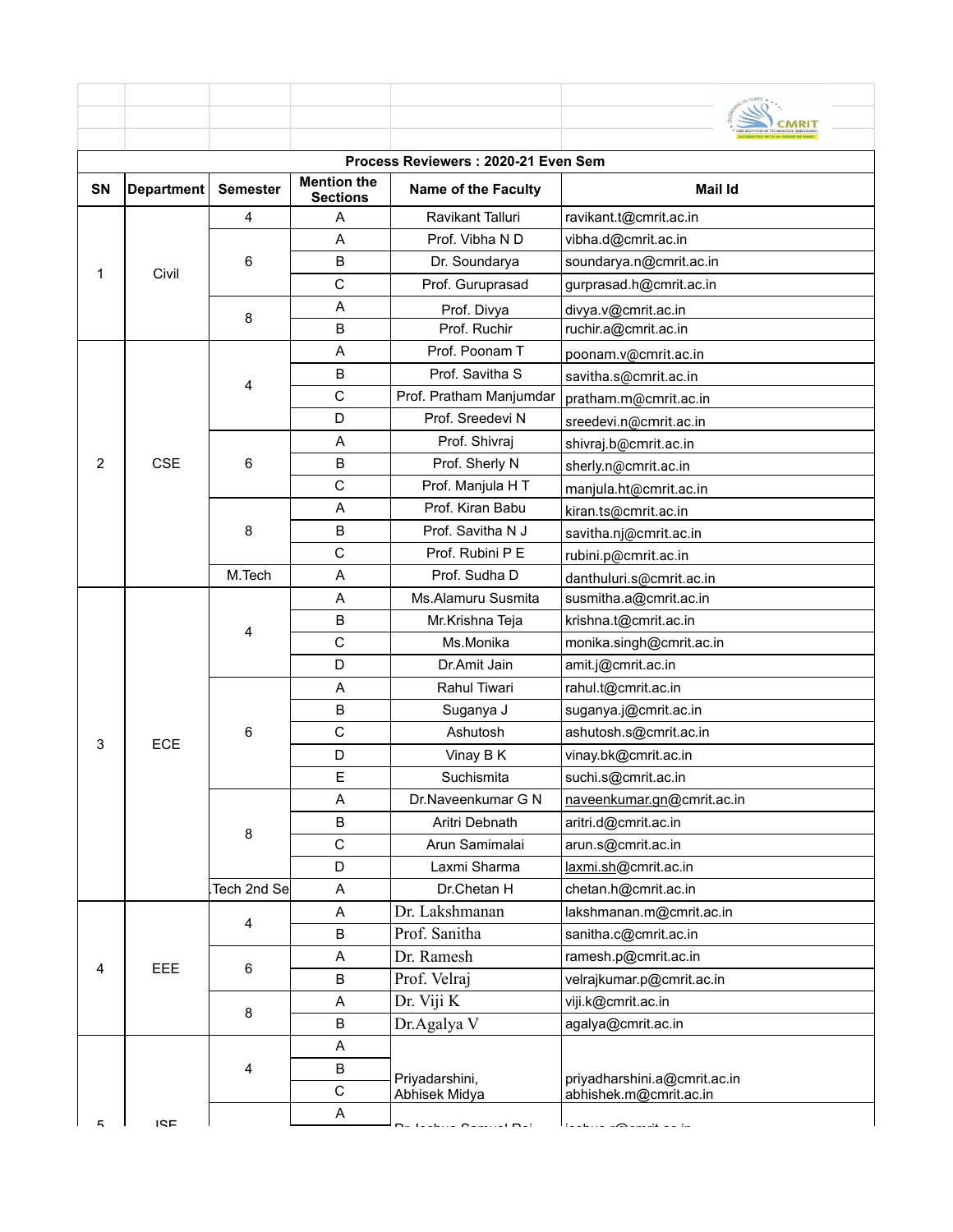| c | <b>ISE</b> | 6              | B            | Dr. Joshua Samuel Raj, | joshua.r@cmrit.ac.in     |
|---|------------|----------------|--------------|------------------------|--------------------------|
|   |            |                | C            | Anu Jose               | anu.j@cmrit.ac.in        |
|   |            |                | A            |                        |                          |
|   |            | 8              | B            | Bineet Kumar Jha       | bineet.k@cmrit.ac.in     |
|   |            | 4              | A            | Prof.SHREYAS           | shreyas.p@cmrit.ac.in    |
| 6 | Mechanical |                | B            | Prof.JOSEPH SAJAN      | joseph.s@cmrit.ac.in     |
|   |            | 6              | A            | Prof. Navaneeth B      | navaneeth.b@cmrit.ac.in  |
|   |            |                | B            | Prof.Shashank Dubey    | shashank.d@cmrit.ac.in   |
|   |            | 8              | A            | Dr. S Gopi             | gopi.s@cmrit.ac.in       |
|   |            |                | B            | Prof. Cyril            | cyril.s@cmrit.ac.in      |
|   |            | $\overline{2}$ | A            | Ms. Swati Mathur       | swati.m@cmrit.ac.in      |
| 7 | <b>MCA</b> | $\overline{2}$ | B            | Dr. Ilango V           | ilango.v@cmrit.ac.in     |
|   |            | 4              | $\mathsf{A}$ | Ms. Ashwini Patil      | ashwini.p@cmrit.ac.in    |
|   |            |                | Α            | Ms. Piyali             | piyali.c@cmrit.ac.in     |
|   |            | $\overline{2}$ | B            | Mr. Manjunatha         | manjunatha.s@cmrit.ac.in |
| 8 | <b>MBA</b> |                | A            | Dr. Prakash            | prakash.b@cmrit.ac.in    |
|   |            | 4              | B            | Ms. Kokila             | kokila@cmrit.ac.in       |
|   |            |                | C            | Ms. Namita             | kokila@cmrit.ac.in       |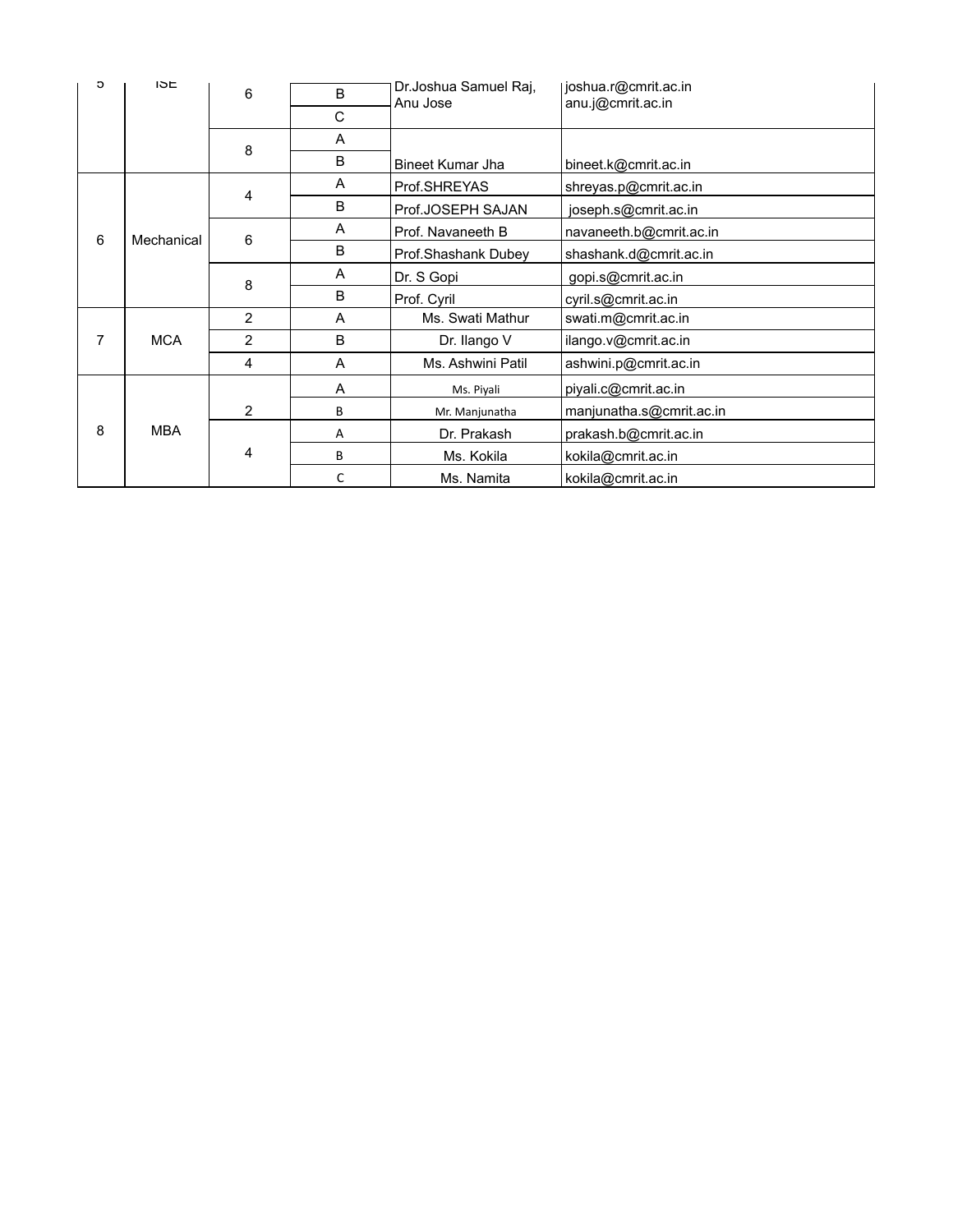## DEPARTMENT : COMPUTER Science & ENGINEERING

Knowledge Reviewers : 2020-21 Even Sem

| Sem             | Course                                                 | Subject code   | CI                                                                | <b>CCI</b>       |
|-----------------|--------------------------------------------------------|----------------|-------------------------------------------------------------------|------------------|
|                 |                                                        | <b>18CPS23</b> | Dr. P.N. Singh, Mr. Hemanth,                                      |                  |
|                 |                                                        |                | Vivia, Akhila, Smitha N,                                          |                  |
|                 | C programming for Problem solving                      |                | Shyamashree Ghosh                                                 | Prof. Sagarika   |
| $\overline{c}$  |                                                        | 18CPL27        | Mr. Hemanth, Vivia, Smitha                                        |                  |
|                 |                                                        |                | N, Shyamashree Ghosh, Anil,                                       |                  |
|                 |                                                        |                | Rubini, Sherly N, Savitha S,<br>Savitha N J, Rijo, Pratham,       | Prof. Sreedevi   |
|                 | C programming for Problem solving Lab                  |                | Dr. Shyam                                                         |                  |
|                 |                                                        | 18MAT41        | Prof.Pratap                                                       |                  |
|                 |                                                        |                | Prof.Thulasi.L                                                    |                  |
|                 | Complex Analysis, Probability and Statistical          |                | Prof.Uma Raju                                                     |                  |
|                 | Methods                                                |                | Prof.Sushma TS                                                    | Prof.Girisha.A   |
|                 |                                                        |                | Dr.P.Kavitha,<br>D.Sudha,                                         |                  |
|                 | Design And Analysis Of Algorithms 18CS42               | 18CS42         | Dr. Sreekanth Malladi                                             | Dr. Jhansi Rani  |
|                 |                                                        |                | Dr. Prem Kumar,                                                   |                  |
|                 |                                                        |                | Mrs. Sreedevi N,                                                  |                  |
|                 | <b>Operating Systems</b>                               | 18CS43         | Ms. Savitha S                                                     | Prof. Smitha N   |
|                 | Microcontroller and Embedded Systems                   | 18CS44         | Dr. Imtiyaz Ahmed B K,<br>Preethi A                               | Dr. Rijo         |
| 4               |                                                        |                | Dr. Jhansi Rani P, Poonam                                         |                  |
|                 | Object oriented concepts                               | 18CS45         | Tijare                                                            | Prof. Vivia      |
|                 |                                                        |                | Dr.Shyam P. Joy, Mr.                                              | Prof. Savitha S  |
|                 | Data Communications                                    | 18CS46         | Pratham Manjumdar                                                 |                  |
|                 |                                                        |                | Mrs Sudha D, Dr. Kavitha P,                                       |                  |
|                 |                                                        | 18CSL47        | Mr. Anil, Mr Kiran Babu, Mr.                                      | Prof. Savitha NJ |
|                 |                                                        |                | Pawan, Mr Hemanth, Dr.                                            |                  |
|                 | Design & Analysis of Algorithms Lab                    |                | Jagadishwari                                                      |                  |
|                 |                                                        |                | Dr. Imtiyaz/Preethi A/<br>Suganya J/ Laxmi                        | Prof. Pratham    |
|                 | Microcontroller And Embedded Systems Laboratory        | <b>18CSL48</b> | Sharma/Vijayalaxmi                                                |                  |
|                 | System Software and Compilers                          | 18CS61         | Sagarika Behera, Manjula HT                                       | Dr. Shyam P Joy  |
|                 | <b>Computer Graphics and Visualization</b>             | 18CS62         | Shivaraj V B, Kartheek GCR                                        | Prof. Anjali     |
|                 | Web Technology and its applications                    | 18CS63         | <b>Sherly Noel</b>                                                | Dr. Preethi      |
|                 |                                                        | 18CS641        | Anjali Gupta                                                      | Prof. Kiran      |
|                 | Data Mining and Data Warehousing                       |                | Dr. Paras Nath Singh, Preethi                                     |                  |
|                 | Cloud Computing and its Applications                   | 18CS643        | SH                                                                | Dr. Shanthi      |
|                 | Programming in JAVA (offered to other                  |                |                                                                   |                  |
| 6               | departments)                                           | 18CS653        | Dr. Paras Nath Singh                                              | Prof. Shivaraj   |
|                 | CRYPTOGRAPHY, NETWORK SECURITY AND<br><b>CYBER LAW</b> | 17CS61         | Dr. SHanthi M. B.                                                 | Dr. Manoj        |
|                 |                                                        |                | Manjula/ Sagarika/ Sudha/                                         |                  |
|                 | System Software Laboratory                             | <b>18CSL66</b> | Savitha S/ Shyamashree                                            | Prof. Poonam     |
|                 |                                                        |                | Preethi/ Kartheek/ Shivraj/                                       |                  |
|                 | Computer Graphics Laboratory with mini project         | 18CSL67        | Poonam                                                            | Prof. Sudha      |
|                 |                                                        |                | Sreedevi/ Anjali/ Kartheek/                                       |                  |
|                 | Mobile Application Development Lab                     | 18CSMP68       | Shivraj/Poonam                                                    | Prof. Rubini     |
|                 |                                                        |                | Prof. Kiran<br>Dr. Manoj Challa,<br>Dr. Rijo Jackson<br>Babu T S, |                  |
|                 | Internet Of Things (IOT)                               | 17CS81         | Tom                                                               | Prof. Shyamasree |
| 8               | <b>Big Data Analytics</b>                              | 17CS82         | Dr.Jagadishwari, Rubini PE                                        | Dr. PN Singh     |
|                 |                                                        |                | Dr. Rijo Jackson Tom,                                             |                  |
|                 | User Interface Design                                  | 17CS832        | Savitha N J                                                       | Prof. Sherly     |
|                 | Data Sci Theory & Lab                                  | 20SCS21        | Prof Rubini                                                       | Dr. Kavitha      |
|                 | Semantic Web and Social Networks                       | 20SCS22        | Dr. Jagadeeshwari                                                 | Prof. Kartheek   |
|                 | <b>Block Chain Technology</b>                          | 20SCS23        | Dr. Shyam P Joy                                                   | Prof. Manjula    |
|                 | <b>Cloud Computing</b>                                 | 20SCS243       | Dr. Manoj Challa,                                                 | Dr. Jagadishwari |
| M.Tech<br>(2nd) | Image Processing and Machine vision                    | 20SCS251       | Prof. Kiran Babu T S                                              | Prof. Hemanth    |